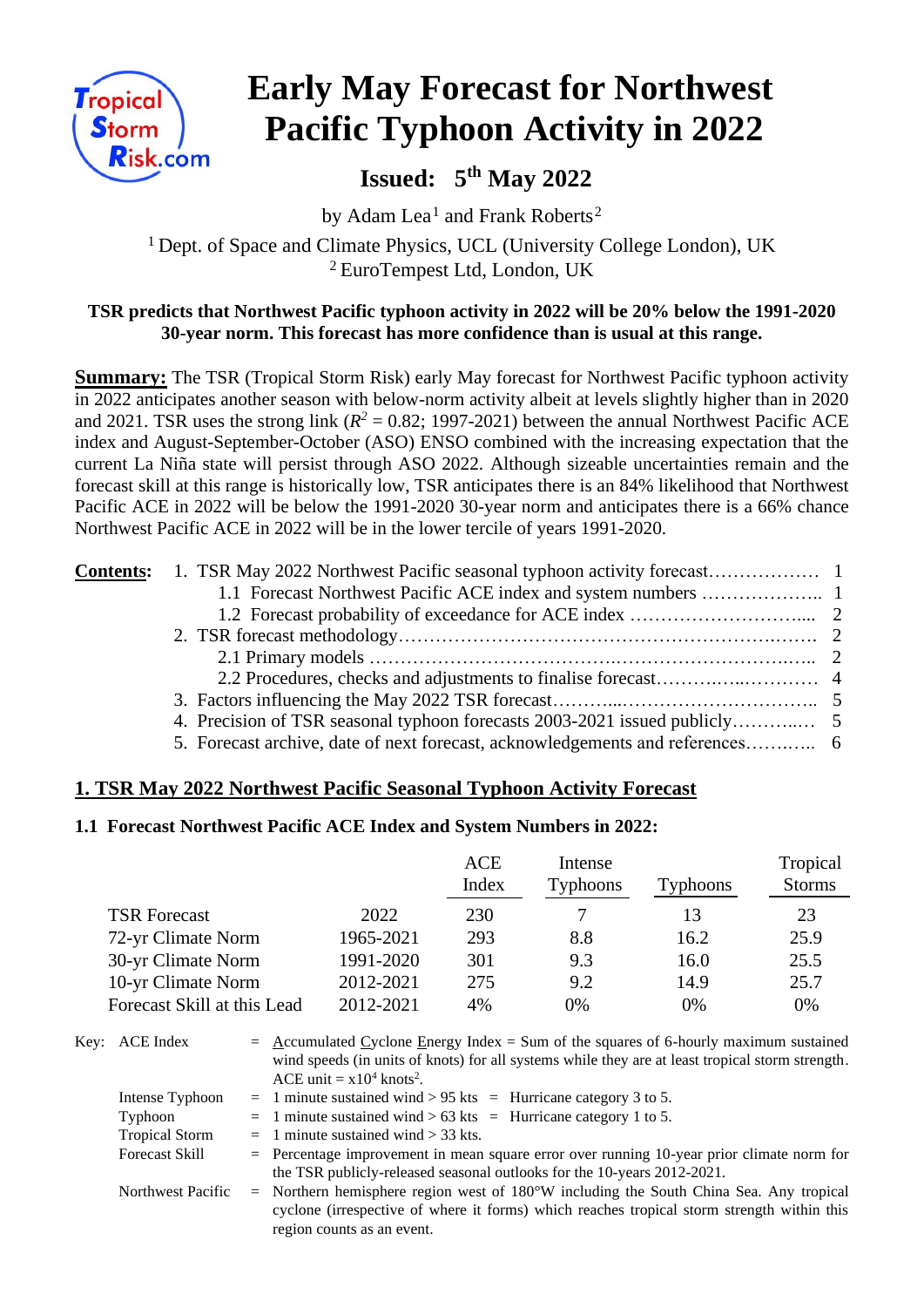The forecast tercile probabilities (1991-2020 data) for the 2022 Northwest Pacific typhoon season ACE index are as follows: only a 10% probability of being upper tercile, a 24% likelihood of being middle tercile and a 66% chance of being lower tercile.

Key: Terciles = Data groupings of equal (33.3%) probability corresponding to the upper, middle and lower one-third of values for the current 30-year climate norm (1991-2020). Upper tercile = ACE value greater than 328. Middle tercile  $=$  ACE value between 258 and 328. Lower tercile  $=$  ACE value less than 258.

#### **1.2 Forecast Probability of Exceedance Plot for the Northwest Pacific ACE index in 2022:**

Seasonal outlooks for Northwest Pacific typhoon activity contribute to the anticipation of risk for insurance companies, other weather-sensitive businesses, and local and national governments. However, the uncertainty associated with such forecasts is often unclear. This reduces their benefit and contributes to the perception of forecast 'busts'. The robust assessment of risk requires a full and clear probabilistic quantification of forecast uncertainty with the forecast issued in terms of probability of exceedance (PoE). In this way the chance of each typhoon number/activity outcome occurring is clear for the benefit of users.

Figure 1 displays our current forecast for the 2022 Northwest Pacific ACE index in terms of PoE. The forecast PoE curve is computed using the robust method described in section 3 of Saunders et al. (2020) while the climatology PoE curve is computed directly from observations. The figure specifies the current chance that a given ACE index will be reached in 2022 and how this chance compares to climatology.



**Figure 1.** Forecast probability of exceedance (PoE) plot for the Northwest Pacific ACE index in 2022. The plot displays two sets of PoE data comprising the TSR forecast PoE curve issued in early May and the 1991-2020 climatology PoE curve.

## **2. TSR Forecast Methodology**

## **2.1 Primary Models:**

The TSR forecast model is statistical in nature and employs predictors that have sound physical links to contemporaneous tropical cyclone activity. The TSR primary models are underpinned by the expected state of El Niño Southern Oscillation (ENSO) in August-September-October (ASO). Figure 2 shows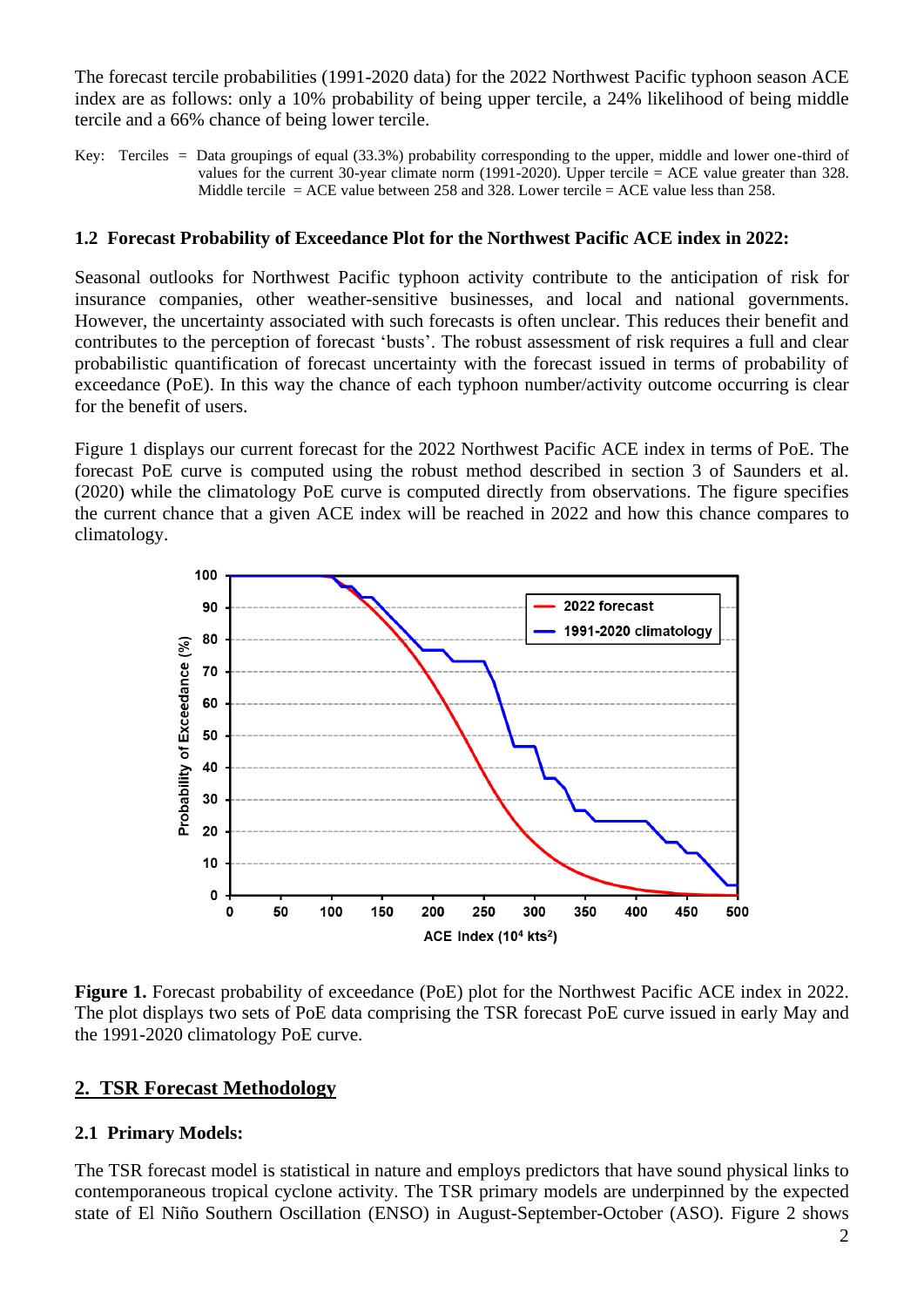the strong linear link that exists between the magnitude of the annual Northwest Pacific ACE index and the sign and magnitude of the ASO ENSO (see also, for example, Saunders et al. (2000) and Maue (2011)). ENSO is represented in Figure 2 by the Oceanic Niño Index (ONI) defined as the 3-month average surface temperature anomaly for the Nino 3.4 region. When the ASO ENSO ONI value is  $\leq$  -1 the ACE index is 200 or less. In contrast, when the ASO ENSO ONI is  $\geq 1$  the ACE index is 400 or more.



**Figure 2**. Nature of the TSR primary model for forecasting Northwest Pacific seasonal typhoon activity. The figure shows the strong linear link ( $R^2 = 0.82$ ; 1997-2021) between the annual Northwest Pacific ACE index and the sign and magnitude of ENSO in August-September-October.



**Figure 3**. Nature of the physical mechanism behind the TSR primary model in Figure 2. The composite difference figure shows the dominant July-August-September-October (JASO) environmental fields associated with active Northwest Pacific intense typhoon years. Active typhoon seasons occur due to the effects of the anomalous Walker circulation and the resulting weakened easterly trade winds that occur over the tropical Northwest Pacific due to El Niño (warm ENSO) conditions. Inactive typhoon seasons occur due to the effects of the anomalous Walker circulation and the resulting strengthened easterly trade winds that occur over the tropical Northwest Pacific due to La Niña (cold ENSO)

**JASO 925mb Wind and SST Anomalies: Active - Inactive Years**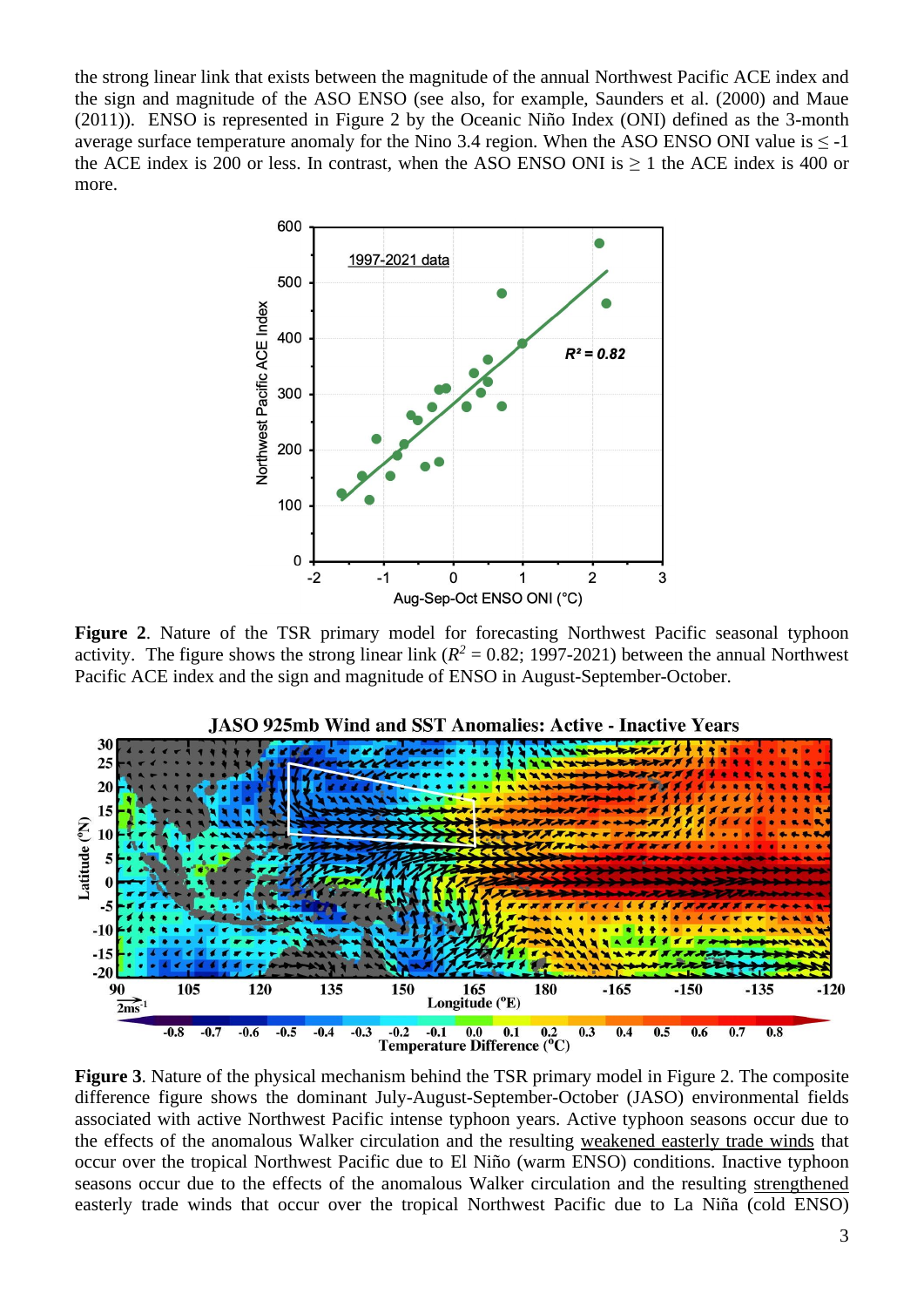conditions. The white quadrilateral denotes where Northwest Pacific tropical cyclones become intense typhoons.

The physical mechanism behind the strong ASO ENSO link to Northwest Pacific seasonal ACE and seasonal intense typhoon numbers is described in Lea and Saunders (2006) and is illustrated in Figure 3. When ASO ENSO is El Niño (ONI value  $> 0.5^{\circ}$ C) the anomalous Walker circulation leads to anomalously weak trade winds in the Northwest Pacific between 2.5°N and 12.5°N. These in turn increase the cyclonic vorticity and decrease the vertical wind shear where intense typhoons form and track, leading to greater intense typhoon numbers and to an enhanced seasonal ACE index. In contrast when ASO ENSO is La Niña (ONI value  $\langle -0.5^{\circ}$ C) the anomalous Walker circulation leads to anomalously strong trade winds in the Northwest Pacific between 2.5°N and 12.5°N. These in turn weaken the cyclonic vorticity and increase the vertical wind shear where intense typhoons form and track, leading to fewer intense typhoon numbers and to a reduced seasonal ACE index.

The predictor(s) used for each TSR seasonal forecast primary model are as follows:

- Early May: ACE is forecast from our expectation for the value for ASO ENSO ONI and the regression in Figure 2. Intense typhoon numbers are forecast by using their observed regression with ACE for 1998-2021. Typhoon numbers are forecast by using their observed regression with intense typhoon numbers for 1998-2021. Tropical storm numbers are forecast by using their observed regression with typhoon numbers for 1991- 2021.
- Early July: ACE is forecast from our expectation for the value for ASO ENSO ONI, using the June 925 hPa trade wind speed for the region 2.5°N-12.5°N, 120°E-180°E and by using the observed ACE activity up to the date of the forecast issue. Storm numbers are forecast by applying the methods used in the early May forecast.
- Early August: ACE and intense typhoon numbers are forecast by using the June-July 925 hPa trade wind speed for the region 2.5°N-12.5°N, 120°E-180°E and by using the observed ACE activity up to the date of the forecast issue. Typhoon numbers and tropical storm numbers are forecast by using their observed regression with intense typhoon numbers.

The ASO ENSO is predicted by using the statistical consolidated CLIPER model (Lloyd-Hughes, Saunders and Rockett, 2004) and by the methods described in §2.2. All regressions are performed using normalized data for all variables to ensure that the requirements of linear regression modeling are met. Normality is assessed using the Anderson-Darling statistical test.

#### **2.2 Procedures, Checks and Adjustments to Finalise Forecast:**

Each TSR seasonal typhoon forecast is initiated by running the TSR primary seasonal forecast model with NCEP/NCAR reanalysis data updated to within a few days of the seasonal forecast issue date. These outputs are then assessed in combination with other sources of information before the final values for the seasonal forecast are decided. The other sources of information often lead either to the TSR forecast model bring rerun with different values for its predictor(s) or to the outputs of the forecast models being manually adjusted.

The sources of other information that are referred to when finalising the TSR Northwest Pacific seasonal typhoon activity forecasts include the following:

- ENSO consensus forecasts compiled and provided by IRI (International Research Institute for Climate and Society).
- NCEP CFSv2 seasonal forecast data (updated daily).
- ECMWF seasonal forecast data (updated monthly).
- NOAA 'ENSO: recent evolution, current status and predictions' weekly report.
- UCL unpublished 'statistical composite prediction of ENSO outcomes' data.
- Tropical Tidbits data and forecast data (updated daily).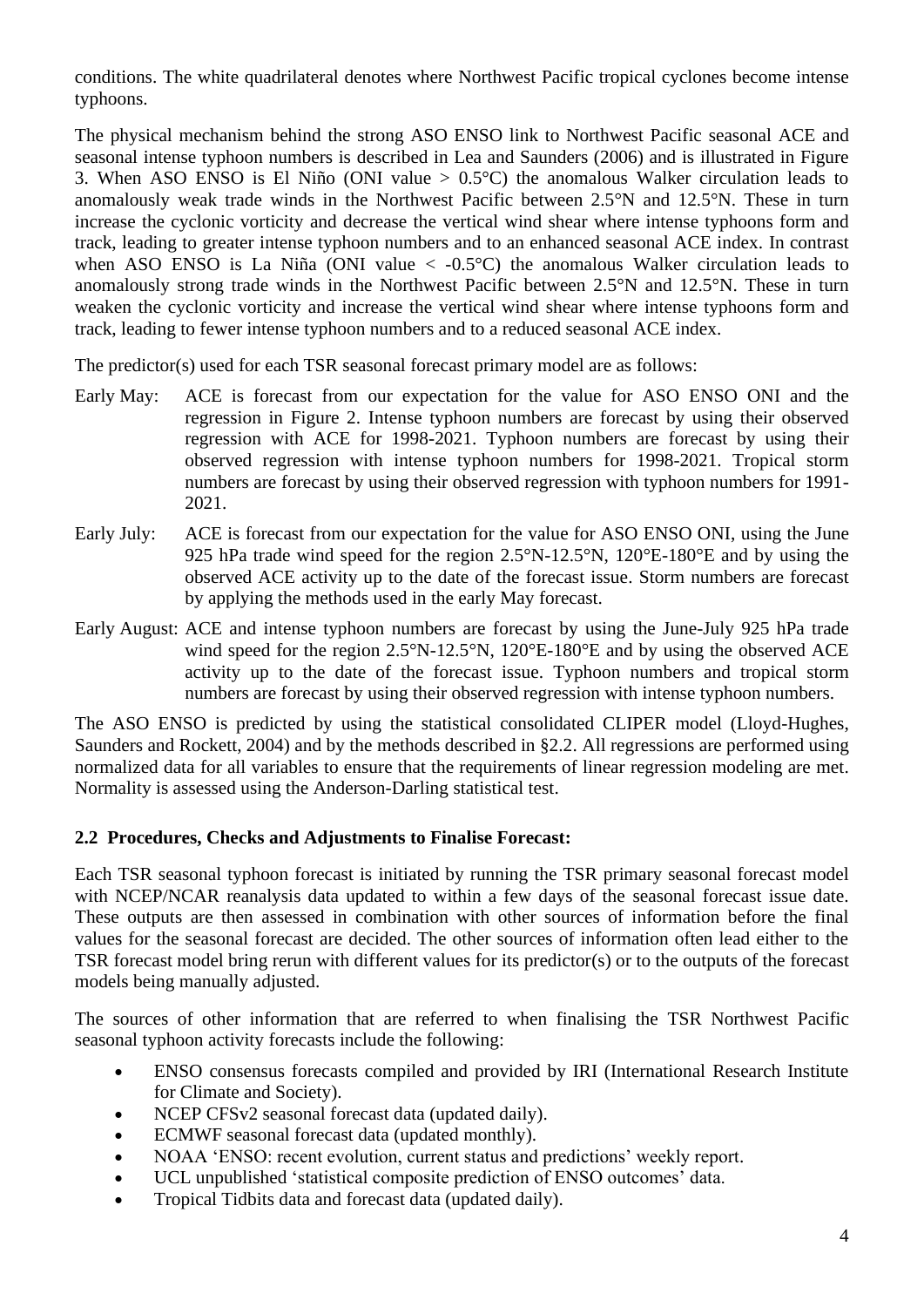The following procedures and adjustments to the outputs from the TSR primary forecast models are made in order to enhance forecast precision:

- a) The additional information sources are used to give a consensus value for TSR's main primary predictor – the ASO ENSO ONI. In determining this consensus value more weight is given to the seasonal ENSO forecasts from the *NCEP CFSv2* and *ECMWF* models and from the *UCL "Statistical composite prediction of ENSO outcomes".*
- b) If the consensus value obtained from (a) differs by more than 0.1°C from the value output by the statistical consolidated CLIPER model (Lloyd-Hughes, Saunders and Rockett, 2004) the consensus value is used as the TSR primary model forecast value for ASO ENSO ONI.
- c) If forecasts anticipate the intensification of either a La Niña or an El Niño event during the second half of the typhoon season (namely during the period from mid September to the end of November) the TSR seasonal typhoon forecasts (especially the early May and early July forecasts) are adjusted slightly to reflect this ENSO intensification.

### **3. Factors Influencing the May 2022 TSR Forecast**

The TSR early May forecast for Northwest Pacific typhoon activity in 2022 calls for ACE-activity 20- 25% below the 1991-2020 30-year climate norm because TSR's primary predictor at this range – the forecast sign and magnitude of ENSO in August-September-October (ASO) 2022 - anticipates the current La Niña state will persist through ASO 2022. When La Niña is present during ASO the anomalous Walker circulation that occurs in tandem with La Niña leads to strengthened easterly trade winds over the Northwest Pacific region where tropical cyclones form and track. These strengthened easterly trades in turn weaken the local cyclonic vorticity and increase the local vertical wind shear, thereby giving environmental conditions that lead to fewer intense typhoons and to a reduced seasonal ACE index.

Our expectation for La Niña to persist through ASO 2022 has moderate-to-high confidence. The UCL unpublished 'statistical composite prediction of ENSO outcomes' data finds that in 12 out of the 13 years 1950-2021 when a La Niña is present in March-April-May (as is the case in 2022) that the same La Niña persists through to ASO and beyond. Furthermore, the ENSO consensus forecast provided by IRI has consolidated, over the past two months, towards a forecast of weak La Niña conditions during ASO 2022. The consensus forecast value for ASO ENSO ONI that we employ is -0.5°C.

Historically the skill from early May forecasts for Northwest Pacific typhoon activity is low (§1.1 and Figure 4). This is due to the typical sizeable uncertainty in the ASO ENSO ONI value at this four month lead and because even if the ASO ONI value is anticipated correctly a spread in ACE levels can still ensue (Figure 2). However, because the current likelihood for ASO 2022 ENSO being La Niña is higher than usual, we believe that the uncertainty in our early May 2022 forecast is less than is typical at this range.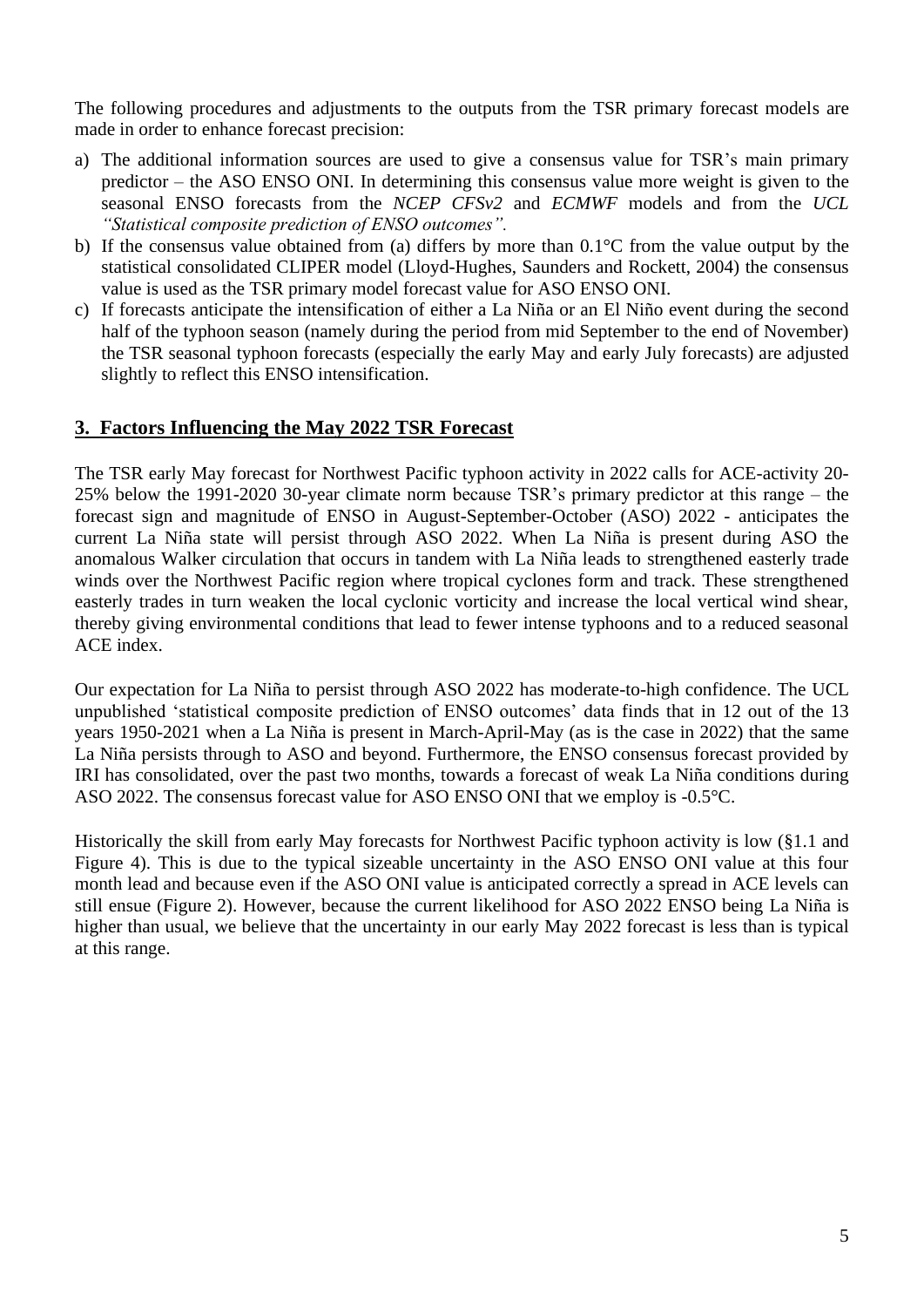



**Figure 4**. Real-time skill of the TSR seasonal outlooks for northwest Pacific (a) ACE and (b) intense typhoon numbers assessed for the 19-year period 2003-2021. Skill is shown as the Pearson correlation, *r*, between the forecast values (issued separately in early May, early July and early August) and the observed values.

The skill of the TSR seasonal forecasts for Northwest Pacific typhoon activity issued publicly in realtime for the 16-year period 2003-2018 were assessed by Klotzbach et al (2019) (see their Figure 4). Figure 4 extends the Klotzbach et al. skill assessment to span the period between 2003 and 2021. Skill is displayed as a function of forecast lead-time for two measures of seasonal typhoon activity – the basin ACE index and basin intense typhoon numbers. Figure 4 shows that the TSR seasonal forecast skill from early May is low. However, the TSR skill climbs during May and June to reach moderate-togood levels  $(r = 0.60 \text{ to } 0.80)$  by early July. The correlation skill for typhoon numbers (not shown) is lower, reaching 0.35 by early August.

#### **5. Forecast Archive, Next Forecast, Acknowledgements and References**

#### **5.1 Forecast Archive and Date of Next Forecast:**

The archive of all the TSR publicly released Northwest Pacific seasonal typhoon forecasts (from 2000 to 2022) may be viewed at *https://tropicalstormrisk.com/for\_typh.html*. The next TSR forecast update for the 2022 Northwest Pacific typhoon season will be an early July update issued on Thursday  $7<sup>th</sup>$  July, 2022.

#### **5.2 Acknowledgements:**

The TSR (Tropical Storm Risk) Northwest Pacific seasonal typhoon forecasts were instigated in 2000 by Professor Mark Saunders at UCL with funding from the UK insurance industry. Saunders led these predictions until his retirement in April 2022. Notable contributions to the development and operation of the TSR seasonal typhoon forecasts were also made by Dr Paul Rockett, Frank Roberts and Dr Adam Lea (all former UCL research assistants of Saunders).

## **5.3. References:**

Klotzbach, P., et al. (2019). Seasonal tropical cyclone forecasting. *Tropical Cyclone Research and Review*, *8*, 134-149. <https://doi.org/10.6057/2019TCRR03.03>

Lea, A. S. and Saunders, M. A. (2006). Seasonal prediction of typhoon activity in the Northwest Pacific basin. 27th Conference on Hurricanes and Tropical Meteorology, Monterey, USA, April 24-28, 2006. P. 5.23. [https://tropicalstormrisk.com/docs/AMS-HUR27\\_P5.23.pdf](https://tropicalstormrisk.com/docs/AMS-HUR27_P5.23.pdf)